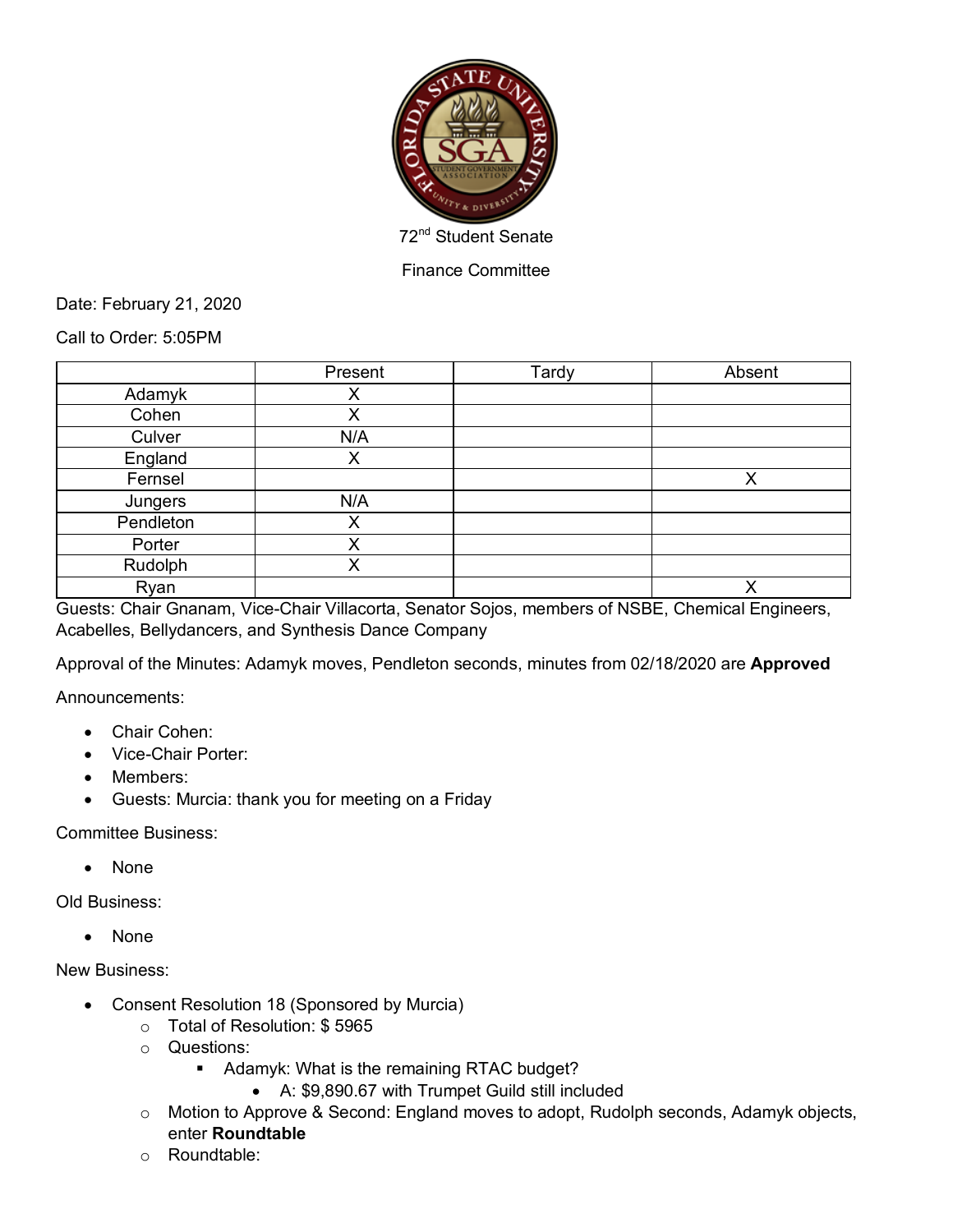- § Rudolph: It says that Chemical Engineers has 16 travelers, how many are already chosen?
	- A: We advertise to everyone, but usually exec members are most involved, so they usually always go
- Adamyk: Do you have to be an active member to go on the Chemical Engineers trip?
	- A: No, anyone can go
- Pendleton: How was the trip advertised?
	- A: One GBM is dedicated to advertising the trip, former attendees come and talk about it, bring materials
- Sojos: What's the selection process, how are people selected over others?
	- A: Based on who would serve the most benefit to the student body
- England: Could the RSO still go on the trip if the funding was cut?
	- A: Yes, but fewer students could attend
- England: RTAC zero-funded Belly Dancers, why was that done?
	- A: Tryouts are only conducted when members leave, and the trip was only open to current members of the Troupe, so it didn't seem open to everyone
- Rudolph: How are auditions conducted?
	- A: Prospective members are shown techniques and then demonstrate, and we check for potential
- England: Are dues mandatory?
	- A: If members can't pay we can work to accommodate that
- Adamyk: How was this trip advertised?
	- A: It wasn't advertised externally because it is only open to Troupe members
- Murcia: Dr. Acosta agreed that this trip wasn't open to all students
- Adamyk: 807.G is violated by this trip not being publicly advertised.
- Rudolph: Can Synthesis go on the trip with the current level of funding?
	- A: Yes, it is still possible
- Murcia: RSO said that all interested members are being taken?
- **England: How were travelers selected?** 
	- A: All interested applicants were accepted
- Sojos: Can anyone go on the AcaBelles trip?
	- A: There's an open audition process and anyone is welcome to audition
- **England: Are meetings open to the public, and are dues mandatory?** 
	- A: Anyone can come to the meetings, and the dues can be waived if needed
- Porter: I think it is reasonable that RSOs expect that people going on these trips have at least some talent or interest in the subject, that ensures SGA money is being well spent
- § England: Have any other FSU a-capella groups been invited to this competition?
	- A: No, we are the only ones
- England: Can dues be put towards the cost of the trip?
	- A: A lot of the dues money has already been allocated to other purposes
- England: I think it is a fair request, I don't think the funding should be upped because of the tight budget, but I will stand by RTAC's decision
- Pendleton: How will the other costs of the trip be covered?
	- A: It will be covered by fundraising, we want to avoid crowdfunding at the moment since we have a lot of freshmen
- England: Has AcaBelles ever been to this competition before?
	- A: No, we've been focused on music-making in the past
- England: Is NSBE sill requesting an increase in funding to \$2000?
	- A: Yes, they are
- England: How is the remainder of the trip being funded?
	- A: Some merch is being sold, some from dues, some from donations